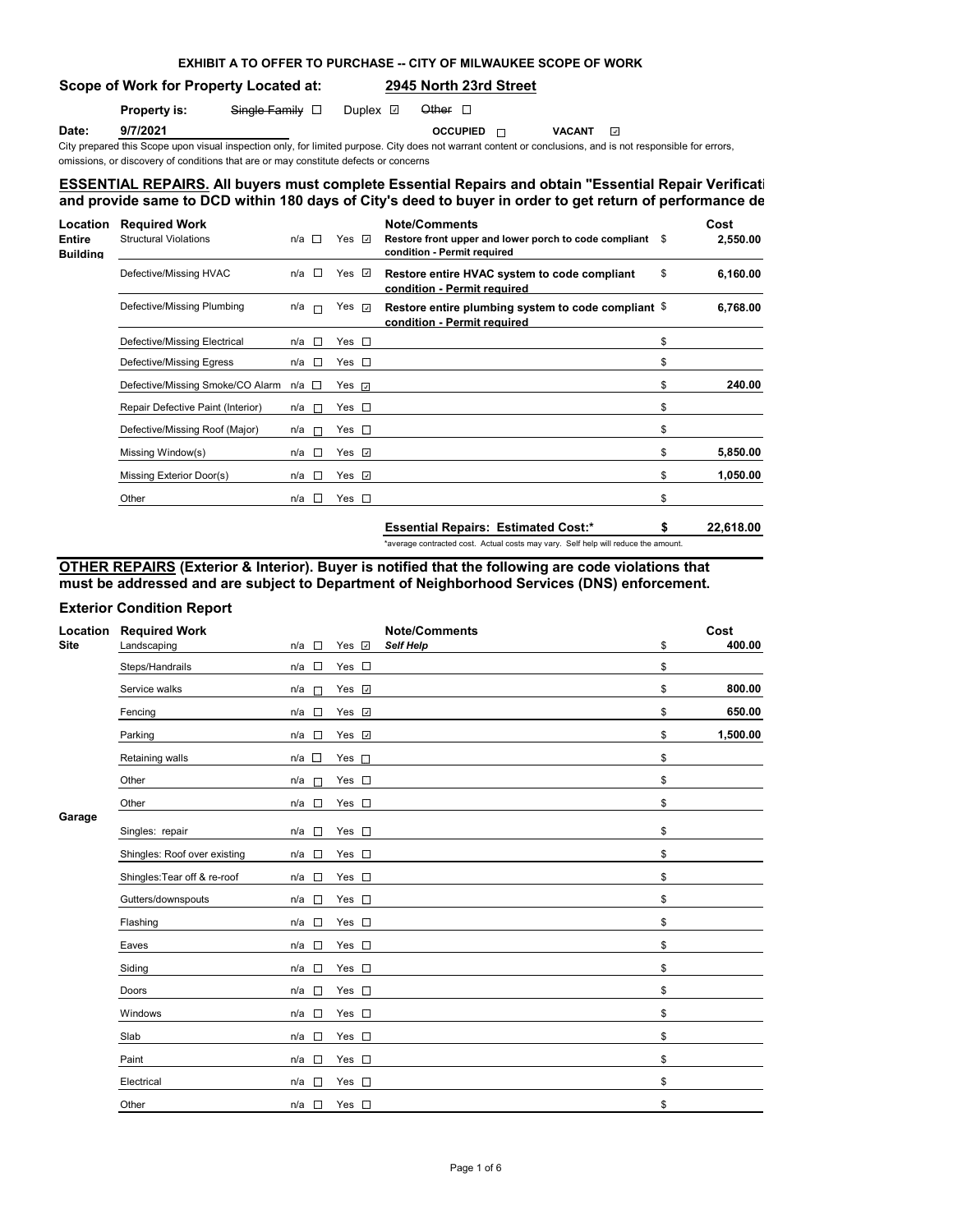### **Porches**

| гиинеэ | Roof Waterproofing           | n/a<br>П                           | Yes v                              |                       | \$<br>1,200.00 |
|--------|------------------------------|------------------------------------|------------------------------------|-----------------------|----------------|
|        | Decking-upper                | n/a<br>$\overline{\phantom{a}}$    | $\mathcal{L}_{\mathcal{A}}$<br>Yes |                       | \$             |
|        | Decking--lower               | n/a<br>$\Box$                      | Yes V                              |                       | \$<br>200.00   |
|        | Steps/handrails              | $\Box$<br>n/a                      | Yes Z                              |                       | \$<br>174.00   |
|        | Ceiling                      | $\mathcal{L}_{\mathcal{A}}$<br>n/a | Yes $\square$                      |                       | \$             |
|        | Guardrails                   | $\Box$<br>n/a                      | Yes <b>v</b>                       |                       | \$<br>1,175.00 |
|        | Structural                   | n/a<br>$\Box$                      | $\omega$<br>Yes                    | See essential repairs | \$             |
|        | Paint                        | $\Box$<br>n/a                      | Yes V                              |                       | \$<br>450.00   |
|        | Other                        | $\overline{\phantom{a}}$<br>n/a    | Yes $\square$                      |                       | \$             |
| House  | Chimney                      | $\Box$<br>n/a                      | $\omega$<br>Yes                    |                       | \$<br>300.00   |
|        | Shingles: repair             | n/a<br>$\overline{\phantom{a}}$    | Yes<br>$\mathcal{L}_{\mathcal{A}}$ |                       | \$             |
|        | Shingles: Roof over existing | n/a<br>$\overline{\phantom{a}}$    | $\Box$<br>Yes                      |                       | \$             |
|        | Shingles: Tear off & re-roof | $\Box$<br>n/a                      | Yes $\square$                      |                       | \$             |
|        | Gutters/downspouts           | $\Box$<br>n/a                      | Yes <b>☑</b>                       |                       | \$<br>1,008.00 |
|        | Flashing                     | $\Box$<br>n/a                      | Yes $\square$                      |                       | \$             |
|        | Eaves                        | n/a<br>$\overline{\phantom{a}}$    | Yes v                              |                       | \$<br>820.00   |
|        | Siding                       | $\Box$<br>n/a                      | Yes v                              |                       | \$<br>100.00   |
|        | Storm Doors                  | $\Box$<br>n/a                      | Yes<br>$\mathcal{L}_{\mathcal{A}}$ |                       | \$             |
|        | Prime ("main") Doors         | n/a<br>$\Box$                      | $\omega$<br>Yes                    | See essential repairs | \$             |
|        | Storm Windows                | $\Box$<br>n/a                      | Yes $\square$                      |                       | \$             |
|        | Prime ("main") Windows       | $\overline{\phantom{a}}$<br>n/a    | Yes √                              | See essential repairs | \$             |
|        | Paint                        | $\Box$<br>n/a                      | Yes V                              |                       | \$<br>250.00   |
|        | Foundation                   | $\sim$<br>n/a                      | $\overline{\phantom{a}}$<br>Yes    |                       | \$             |
|        | Electrical                   | $\Box$<br>n/a                      | Yes v                              |                       | \$<br>140.00   |
|        | Other                        | $\Box$<br>n/a                      | Yes $\square$                      |                       | \$             |
|        | Other                        | n/a<br>$\overline{\phantom{a}}$    | Yes $\square$                      |                       | \$             |
|        | Other                        | $\Box$<br>n/a                      | Yes $\square$                      |                       | \$             |
|        | Other                        | n/a<br>$\overline{\phantom{a}}$    | $\mathcal{L}_{\mathcal{A}}$<br>Yes |                       | \$             |

**Exterior: Estimated Cost:\* \$ 9,167.00**

\*average contracted cost. Actual costs may vary. Self help will reduce the amount.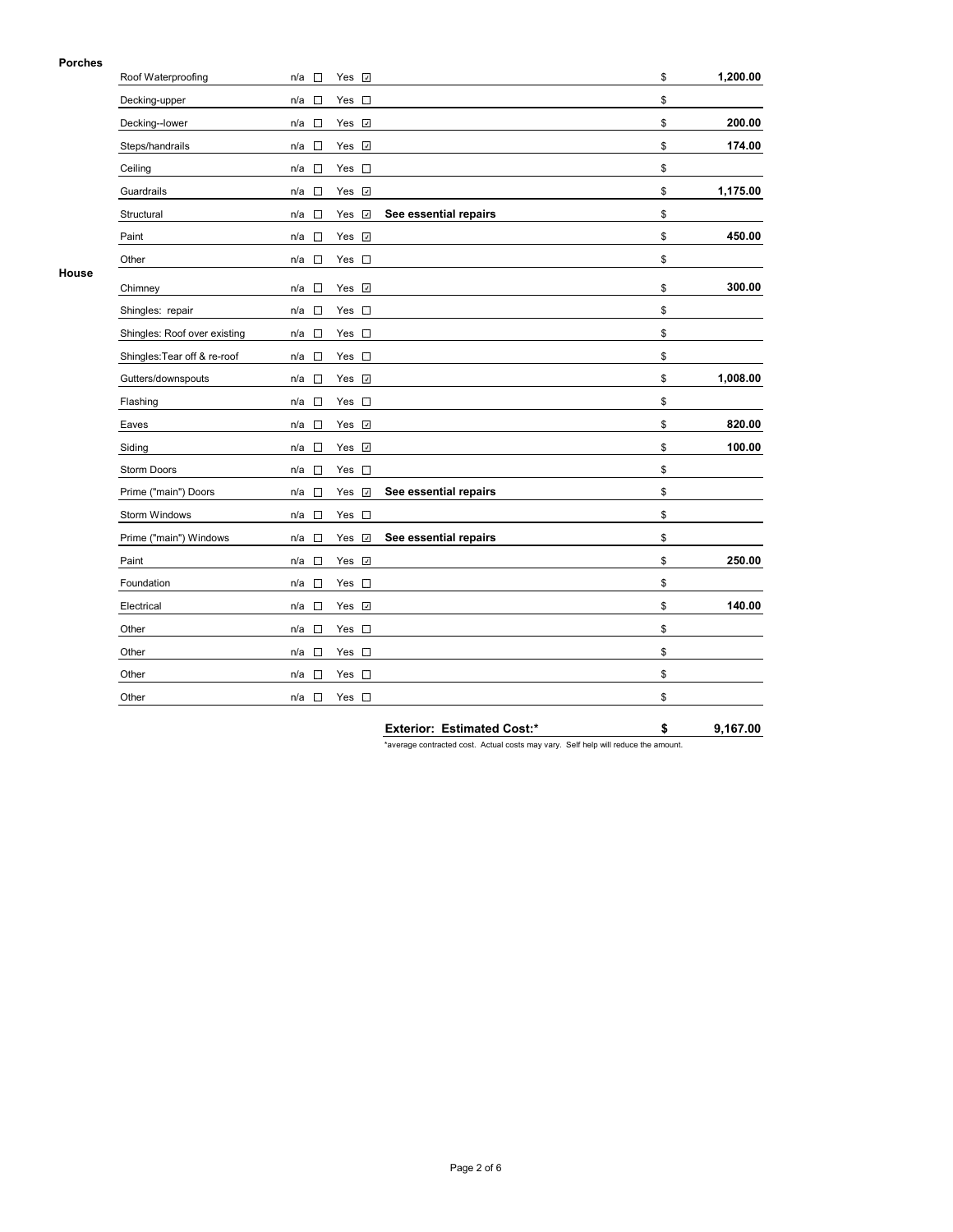# **Interior Condition Report**

|                   | umun neport<br><b>Unit:</b> Entire unit (single family)<br>Upper unit of duplex<br><b>Mechanical Required Work</b> | $\Box$<br>П                     |                                 | Lower unit of duplex <a><br/>□<br/>Other</a>          |              |
|-------------------|--------------------------------------------------------------------------------------------------------------------|---------------------------------|---------------------------------|-------------------------------------------------------|--------------|
| Heating           |                                                                                                                    |                                 |                                 |                                                       |              |
|                   | Repair/replace boiler                                                                                              | n/a<br>$\sim$                   | Yes $\square$                   |                                                       | \$           |
|                   | Repair radiation                                                                                                   | $\sim$<br>n/a                   | $\sim 10$<br>Yes                |                                                       | \$           |
|                   | Repair/replace furnace                                                                                             | $\overline{a}$<br>n/a           | Yes <b>☑</b>                    | Assumed - basement inaccessible                       | \$           |
|                   | Repair ductwork                                                                                                    | n/a $\square$                   | Yes $\square$                   |                                                       | \$           |
|                   | Replace thermostat                                                                                                 | $\overline{a}$<br>n/a           | Yes $\square$                   |                                                       | \$           |
|                   | Repair/replace grilles                                                                                             | $\sim$<br>n/a                   | Yes $\overline{v}$              |                                                       | \$<br>45.00  |
| <b>Electrical</b> | Tune boiler/furn. insp ht exchanger                                                                                | $\Box$<br>n/a                   | Yes<br>$\sim$                   |                                                       | \$           |
|                   | Repair/replace receptacles                                                                                         | $\sim$<br>n/a                   | Yes $\overline{v}$              |                                                       | \$<br>200.00 |
|                   | Repair/replace switches                                                                                            | $\overline{a}$<br>n/a           | Yes <i>⊽</i>                    |                                                       | \$<br>200.00 |
|                   | Repair/replace fixtures                                                                                            | $\overline{\phantom{a}}$<br>n/a | Yes <b>☑</b>                    |                                                       | \$<br>200.00 |
|                   | Install outlets and circuits                                                                                       | n/a<br>$\sim$                   | Yes<br>$\sim 10$                |                                                       | \$           |
|                   | Install outlets and circuits                                                                                       | $\sim$<br>n/a                   | Yes $\square$                   |                                                       | \$           |
|                   | Install outlets and circuits                                                                                       | $\sim$<br>n/a                   | Yes $\square$                   |                                                       | \$           |
|                   | Install outlets and circuits                                                                                       | n/a<br>$\sim$                   | $Yes \Box$                      |                                                       | \$           |
|                   | Upgrade service                                                                                                    | $\Box$<br>n/a                   | Yes $\square$                   |                                                       | \$           |
|                   | Other                                                                                                              | $\overline{a}$<br>n/a           | Yes $\square$                   |                                                       | \$           |
|                   | Other                                                                                                              | n/a<br>$\sim$                   | Yes $\square$                   |                                                       | \$           |
| Plumbing          | Repair/replace kitchen sink                                                                                        | n/a<br>$\Box$                   | Yes<br>$\omega$                 | See essential repairs                                 | \$           |
|                   | Repair/replace kitchen sink faucet                                                                                 | $\mathbb{R}^n$<br>n/a           | Yes V                           | See essential repairs                                 | \$           |
|                   | Repair/replace tub                                                                                                 | n/a<br>$\sim$                   | Yes $\square$                   |                                                       | \$           |
|                   | Repair/replace tub faucet                                                                                          | $\sim$<br>n/a                   | Yes $\overline{v}$              | See essential repairs                                 | \$           |
|                   | Repair/replace toilet                                                                                              | n/a<br>$\Box$                   | Yes<br>$\sim 10$                |                                                       | \$           |
|                   | Repair/replace lavatory                                                                                            | n/a<br>$\mathcal{L}$            | Yes<br>$\omega$                 | See essential repairs                                 | \$           |
|                   | Repair/replace lavatory faucet                                                                                     | $\overline{\phantom{a}}$<br>n/a | Yes<br>$\overline{\mathcal{A}}$ | See essential repairs                                 | \$           |
|                   | Repair/replace wash tub                                                                                            | n/a<br>$\sim$                   | $\omega$<br>Yes                 | See essential repairs                                 | \$           |
|                   | Repair/replace wash tub faucet                                                                                     | $\Box$<br>n/a                   | Yes<br>$\overline{\mathcal{L}}$ | See essential repairs                                 | \$           |
|                   | Unclog piping:                                                                                                     | $\sim$<br>n/a                   | Yes $\square$                   |                                                       | \$           |
|                   | Repair drain/waste/vent piping                                                                                     | n/a<br>$\sim$                   | Yes $\square$                   |                                                       | \$           |
|                   | Repair water piping                                                                                                | $\sim$<br>n/a                   | Yes<br>$\sim 10$                |                                                       | \$           |
|                   | Repair/replace water heater                                                                                        | $\Box$<br>n/a                   | $\omega$<br>Yes                 | Assumed - basement inaccessible - see essential re \$ |              |
|                   | Other                                                                                                              | $\overline{\phantom{a}}$<br>n/a | Yes $\square$                   |                                                       | \$           |
|                   | Other                                                                                                              | $\sim$<br>n/a                   | Yes $\square$                   |                                                       | \$           |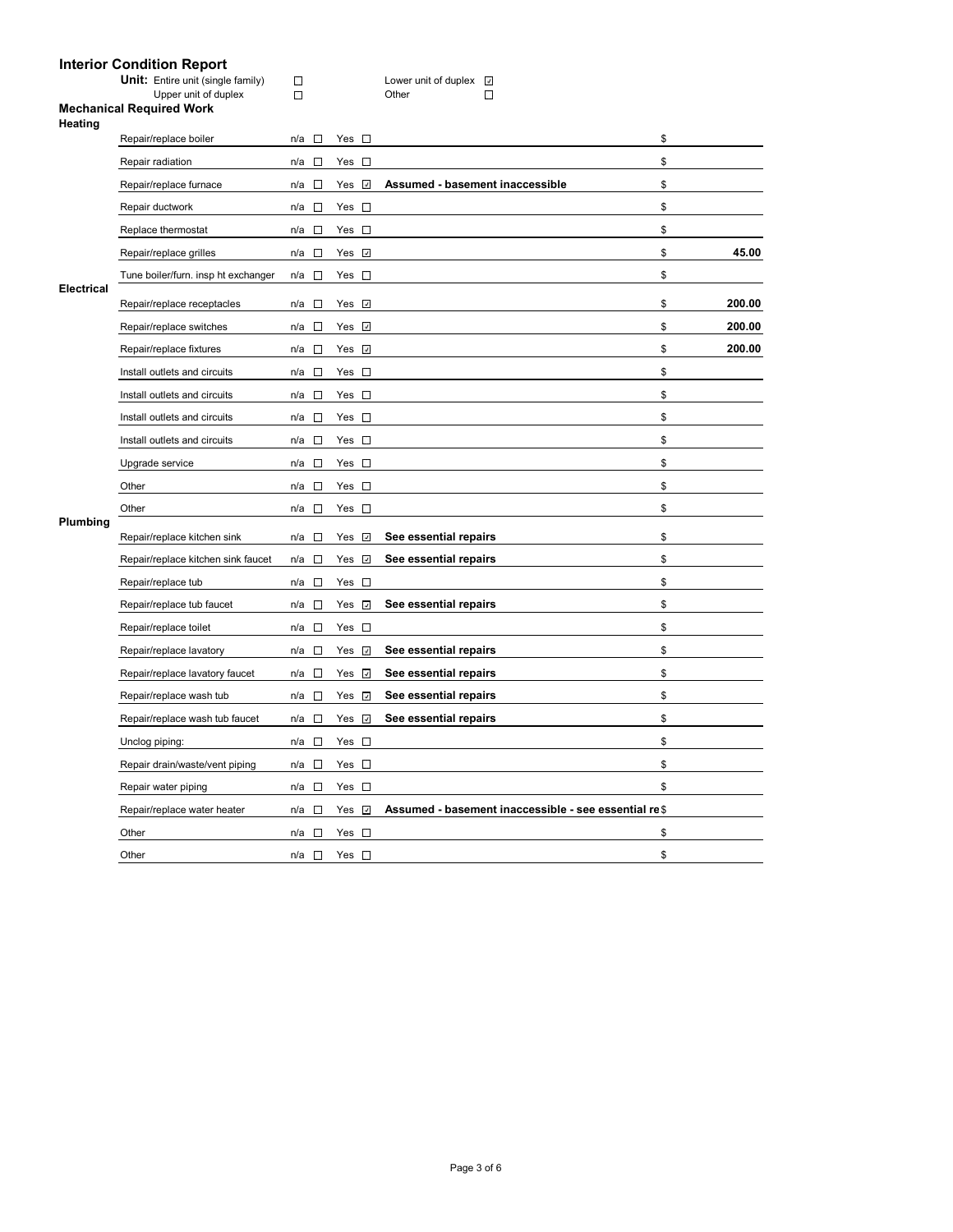## **Windows** Replace broken glass n/a  $\Box$  Yes  $\Box$  \$ Repair or replace sash n/a  $\Box$  Yes  $\Box$ **Doors** Repair or replace doors **n/a** □ Yes **□** and the set of the set of the set of the set of the set of the set of the set of the set of the set of the set of the set of the set of the set of the set of the set of the set of t Repair or repl. locks/latches n/a □ Yes *a* Self Help **blue and a self the self Help** \$ 330.00 **Walls/Ceilings Repair or repl. @ defective n/a □ Yes □ 800.00 \$ 800.00 Fire Safety**<br>Install smoke/CO alarm:bsmt. Install smoke/CO alarm:bsmt. n/a Yes *See essential repairs* \$ Install smoke/CO alarm: 1st flr. n/a □ Yes *⊡* See essential repairs **\$** \$ Install smoke/CO alarm: 2nd flr. n/a  $\Box$  Yes  $\Box$  Self Help \$ **Handrails** Repair/replace defective n/a □ Yes *⊡* Self Help **blues and the self of the self of the self of the self of the self of the self of the self of the self of the self of the self of the self of the self of the self of the s Stairs** Repair defective n/a  $\Box$  Yes  $\Box$  8 **Floors** Repair defective n/a □ Yes **□** and the state of the state of the state of the state of the state of the state of the state of the state of the state of the state of the state of the state of the state of the state of the **Other** Cabinetry/Countertop n/a □ Yes **a 850.00** \$ 850.00  $n/a \Box$  Yes  $\Box$  $n/a \Box$  Yes  $\Box$  $n/a \Box$  Yes  $\Box$ **Interior: Estimated Cost:** \$ **5,889.00**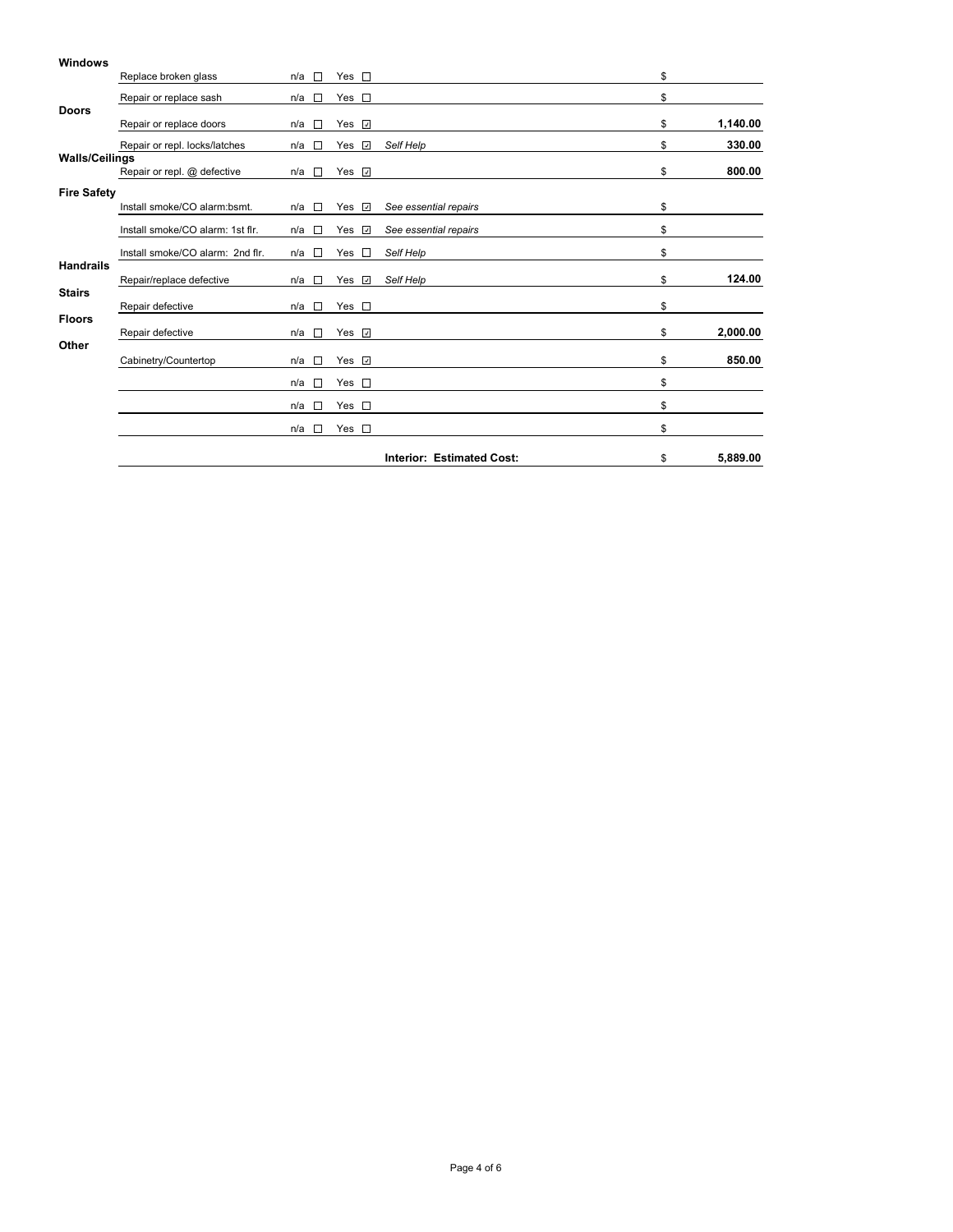# **Interior Condition Report**

|                   | interior condition report                                 |                                 |                     |                                                            |              |  |
|-------------------|-----------------------------------------------------------|---------------------------------|---------------------|------------------------------------------------------------|--------------|--|
|                   | Unit: Entire unit (single family)<br>Upper unit of duplex | $\Box$<br>$\boldsymbol{J}$      |                     | Lower unit of duplex $\square$<br>П<br>Other               |              |  |
| Heating           | <b>Mechanical Required Work</b>                           |                                 |                     |                                                            |              |  |
|                   | Repair/replace boiler                                     | $\Box$<br>n/a                   | Yes $\square$       |                                                            | \$           |  |
|                   | Repair radiation                                          | n/a<br>$\overline{\phantom{a}}$ | Yes $\square$       |                                                            | \$           |  |
|                   | Repair/replace furnace                                    | $\overline{a}$<br>n/a           | Yes <b>☑</b>        | Assumed - basement inaccessible                            | \$           |  |
|                   | Repair ductwork                                           | $n/a$ $\square$                 | Yes $\square$       |                                                            | \$           |  |
|                   | Replace thermostat                                        | n/a $\square$                   | Yes $\square$       |                                                            | \$           |  |
|                   | Repair/replace grilles                                    | $\Box$<br>n/a                   | Yes $\square$       |                                                            | \$           |  |
|                   | Tune boiler/furn. insp ht exchanger                       | $\Box$<br>n/a                   | Yes $\square$       |                                                            | \$           |  |
| <b>Electrical</b> | Repair/replace receptacles                                | n/a<br>$\Box$                   | Yes <b>☑</b>        |                                                            | \$<br>200.00 |  |
|                   | Repair/replace switches                                   | n/a<br>$\sim$                   | Yes <b>☑</b>        |                                                            | \$<br>200.00 |  |
|                   | Repair/replace fixtures                                   | $\Box$<br>n/a                   | Yes <b>☑</b>        |                                                            | \$<br>200.00 |  |
|                   | Install outlets and circuits                              | $\overline{\phantom{a}}$<br>n/a | Yes $\square$       |                                                            | \$           |  |
|                   | Install outlets and circuits                              | $\Box$<br>n/a                   | Yes $\square$       |                                                            | \$           |  |
|                   | Install outlets and circuits                              | n/a<br>$\overline{\phantom{a}}$ | Yes $\square$       |                                                            | \$           |  |
|                   | Install outlets and circuits                              | $\overline{\phantom{a}}$<br>n/a | Yes $\square$       |                                                            | \$           |  |
|                   | Upgrade service                                           | n/a<br>$\sim$                   | $Yes \Box$          |                                                            | \$           |  |
|                   | Other                                                     | n/a<br>$\overline{\phantom{a}}$ | $Yes \Box$          |                                                            | \$           |  |
|                   | Other                                                     | $\sim$<br>n/a                   | Yes $\square$       |                                                            | \$           |  |
| Plumbing          | Repair/replace kitchen sink                               | $\overline{\phantom{a}}$<br>n/a | Yes <b>☑</b>        | See essential repairs                                      | \$           |  |
|                   | Repair/replace kitchen sink faucet                        | $\Box$<br>n/a                   | Yes $\sqrt{2}$      | See essential repairs                                      | \$           |  |
|                   | Repair/replace tub                                        | n/a<br>$\Box$                   | Yes <b>☑</b>        |                                                            | \$           |  |
|                   | Repair/replace tub faucet                                 | n/a<br>$\Box$                   | Yes $\overline{v}$  | See essential repairs                                      | \$           |  |
|                   | Repair/replace toilet                                     | n/a<br>$\sim$                   | Yes $\overline{z}$  | See essential repairs                                      | \$           |  |
|                   | Repair/replace lavatory                                   | $\Box$<br>n/a                   | Yes $\sqrt{2}$      | See essential repairs                                      | \$           |  |
|                   | Repair/replace lavatory faucet                            | $\sim$<br>n/a                   | Yes $\overline{v}$  | See essential repairs                                      | \$           |  |
|                   | Repair/replace wash tub                                   | $\Box$<br>n/a                   | Yes $\square$       |                                                            | \$           |  |
|                   | Repair/replace wash tub faucet                            | n/a<br>$\Box$                   | Yes $\square$       |                                                            | \$           |  |
|                   | Unclog piping:                                            | $\Box$<br>n/a                   | $Yes \Box$          |                                                            | \$           |  |
|                   | Repair drain/waste/vent piping                            | $\Box$<br>n/a                   | Yes $\square$       |                                                            | \$           |  |
|                   | Repair water piping                                       | $\overline{\phantom{a}}$<br>n/a | Yes $\square$       |                                                            | \$           |  |
|                   | Repair/replace water heater                               | $\Box$<br>n/a                   | $\mathcal J$<br>Yes | Assumed - basement inaccessible - see essential<br>repairs | \$           |  |
|                   | Other                                                     | $\sim$<br>n/a                   | Yes $\square$       |                                                            | \$           |  |
|                   | Other                                                     | $\overline{\phantom{a}}$<br>n/a | Yes $\square$       |                                                            | \$           |  |